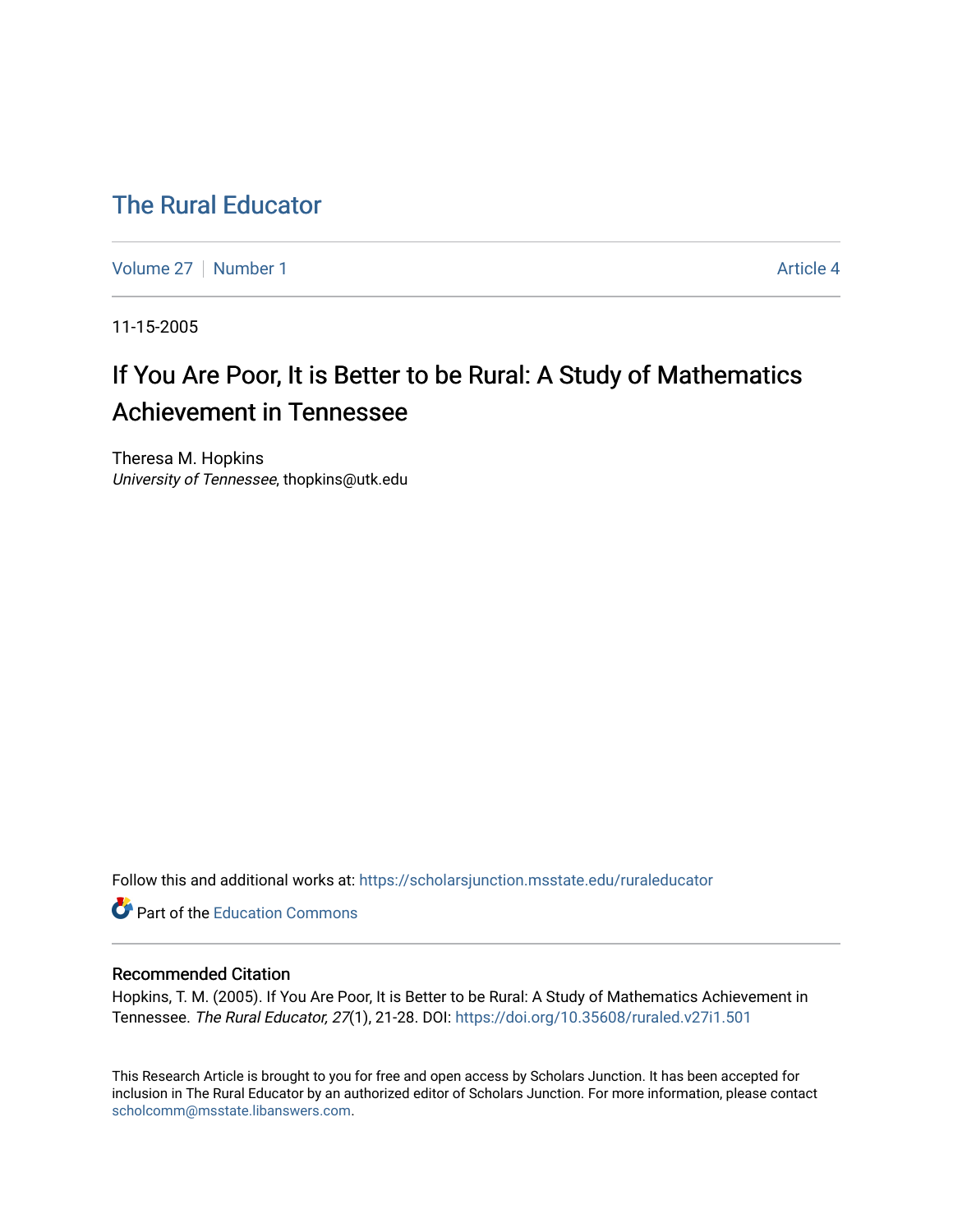### **If You Are Poor, It is Better to be Rural: A Study of Mathematics Achievement in Tennessee**

#### **Theresa M. Hopkins**

*University of Tennessee* 

Part of a larger research project involving the study of mathematics achievement of middle and high school *students in Tennessee, this report analyzes said achievement in terms of school locale and the percentage of disadvantaged (pdisadv) students enrolled in the school. Schools were designated as Rural, Large Central City, and Other Nonrural. Socioeconomic Status (SES) was determined by the percentage of students receiving federally subsidized free and reduced lunch. Schools were then placed into one of three economic categories: Low to moderate pdisadv (less than 50 percent of students receiving free or reduced lunch), High pdisadv (50-74.99 percent), or Highest (75 percent or greater). The findings involving SES and achievement were as expected, the higher the percentage of disadvantage, the lower the achievement. Interesting results involving locale as well as the intersection between locale and SES were also discovered. If a student is poor, the data suggests, it is better, in terms of mathematics achievement, to be rural. The possibility exists that close-knit, economically disadvantaged rural locales offer a sense of community*  not found in other economically disadvantaged locales which enables rural students to achieve at a higher level *mathematically than their nonrural peers.* 

With the advent of the National Science Foundation (NSF)-funded Appalachian Cooperative Center for Learning, Assessment, and Instruction in Mathematics (ACCLAIM), a more focused look at the intersection of mathematics and rural education has begun. Recent studies in the area of rural mathematics have shown that rural areas are not lagging behind nonrural schools in terms of mathematics. Winters (2003) found rural schools outscoring nonrural schools on three separate mathematics achievement measurement instruments (Tennessee Comprehensive Assessment Program (TCAP), Gateway Algebra Test, and ACT) in Tennessee. Examining mathematics achievement in rural Ohio, researchers found that when accounting for the socioeconomic status (SES) of the schools, rural Appalachian districts' mathematics achievement levels were at the same level as other nonrural districts in the state (Howley, Howley, & Hopkins, 2003). This article will disseminate the findings of a 2004 study with regards to mathematics achievement and school locale in the state of Tennessee (Hopkins, 2004).

#### **Background Information**

#### *Rural Issues*

The research addressing education in rural schools is mixed. Several researchers have found areas of deficit in rural education including lack of funding, lack of varied curriculum, lower scores on achievement tests, and higher drop out rates (Campbell & Silver, 1999; Barker, 1985). However, more recent studies indicate that achievement in rural areas is not quite as problematic as popular culture and former studies might lead one to believe (Edington & Koehler, 1987; Howley & Gunn, 200s; Lee & McIntire, 1999; Winters, 2003).

Winters' (2003) study of  $8<sup>th</sup>$  and  $12<sup>th</sup>$  grades students in Tennessee found the mean scores of rural schools were actually higher than scores in nonrural schools on three separate instruments (TCAP, ACT, Gateway Algebra Test), although the difference was significant with the TCAP only. These findings were similar to those of Lee and McIntire (1999) who found rural students scored at levels comparable to the national average in nearly all subjects tested. Howley and Gunn (2003) concluded, "On the basis of nearly 25 years of NAEP data, there is little evidence for the claim that rural mathematics achievement is deficient" (p. 89).

Other studies, however, include results that do not reflect as positively on rural education. Roscigno and Crowley (2001) concluded "students living in rural areas of the United States exhibit lower levels of educational achievement and a higher likelihood of dropping out of high school than do their nonrura/-\*\*l counterparts" (p. 268). SAT data from 2003 appear to confirm this achievement gap. Table 1 shows the average SAT-M scores for the nation and the state of Tennessee for different locales (SAT, 2003). The possibility exists that a composite of Small Town and Rural mean scores might surpass the Large City mean, but the data was not disaggregated in that manner. Webster and Fisher (2000), analyzing the achievement of Australian students as measured by TIMMS (1994) found living in a rural area had a negative impact on student achievement. This is similar to the conclusions reached by Hobbs (1981) in his analysis on NAEP data from 1977. Hobbs found students categorized as extremely rural scored well below the national average in reading, writing, mathematics, and science.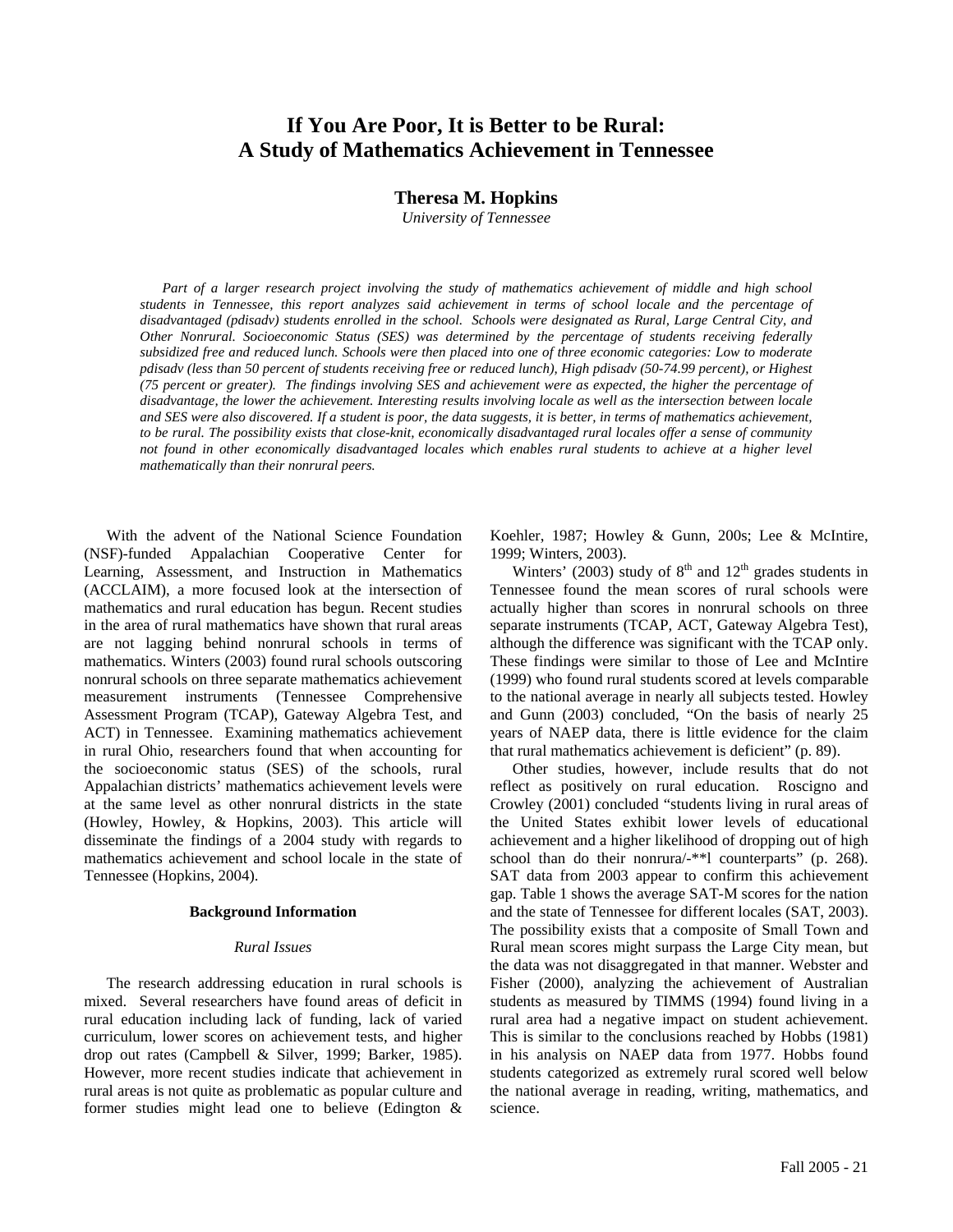| Locale      | National | Tennessee |  |
|-------------|----------|-----------|--|
| Large City  | 506      | 558       |  |
| Medium City | 516      | 560       |  |
| Small Town  | 512      | 571       |  |
| Suburban    | 539      | 575       |  |
| Rural       | 501      | 546       |  |

*National and Tennessee State SAT-M Averages for Different Locales* 

However, Hobbs results are countered by Howley and Gunn (2003). The category Extreme Rural, removed from NAEP research since 1996, created a false picture of rural by including only a subset of rural which was comprised only of rural areas of extreme poverty, according to Howley and Gunn. The issue of economics is a confounding one when studying achievement issues in rural areas as the effects of SES on achievement are well noted.

#### *Socioeconomic Status (SES)*

A factor to consider in studying the mathematics achievement levels of rural students, as highlighted by the work of Howley and Gunn (2003) is the SES of the schools. In the state of Tennessee, over two million people live in rural areas with 14.7 percent of children in these areas living in poverty (The Rural School and Community Trust, 2003). According to the United States Department of Agriculture (2000, 2002), although poverty levels in rural areas were lower in America in the 1990s as compared with previous years, the levels were still higher than those found in urban areas. Several researchers have found a connection between low SES (as based on the percentage of students enrolled in the federal free and reduced lunch program) and lower achievement on state and national tests (Caldas & Bankston, 1997; Campbell & Silver, 1999).

Other researchers have corroborated the theory of the negative effects of low SES on educational matters (Alwin & Thornton, 1984; Guo, 1998; Lubienski, 2001; Mandeville & Kennedy, 1993; O'Brien, Martinez-Pons & Kopala, 1999; Tate, 1997). Tate (1997) studied achievement as measured by the SAT-M finding students with a family income of less than \$10,000 had an average score of 419, those with family income between \$30,000-\$40,000 averaged a full fifty points higher. Students with family incomes in the highest income bracket (\$70,000 and above) scored an average of 527, more than 100 points higher than those students in the lowest income bracket. Although scores have increased in all income brackets recently, as reported by SAT (2003), the discrepancy between the brackets continues, with more than 120 points separating the highest and lowest income brackets.

The research of Mandeville and Kennedy (1993) found similar negative effects of low SES on mathematics achievement. In their study of South Carolina schools, they found that as the percentage of low SES students in a South Carolina school increased, the average achievement of the school decreased. These results are not limited to public schools. A study of parochial students showed significant correlation between SES and PSAT scores, with students of lower SES scoring lower than their more affluent peers (O'Brien, Martinez-Pons, Kopala, 1999). Given the connection between SES and achievement, care must be taken when studying achievement in rural areas in that differences in achievement might be attributable to SES rather than locale.

#### **Overview of Study**

The purpose of the larger study was to examine what connection, if any, exists between mathematics achievement of students in Tennessee and gender, the locale of the school (Rural, Large Central City, Other Nonrural), or the location of the school (Appalachian or Non Appalachian) attended by the students. Additionally, the effects of SES on any existing achievement/locale/location and/or gender connections were to be investigated. This report focuses on any possible connections between locale and achievement discovered during the study. Therefore, the following questions were asked:

- 1. Are there significant differences in mathematics achievement of students as measured by the ACT with regards to locale?
- 2. Are there significant differences in mathematics achievement of middle school students as measured by the TCAP test by locale?
- 3. When accounting for SES, are there significant differences in mathematics achievement of students as measured by the ACT by locale?
- 4. When accounting for SES, are there significant differences in mathematics achievement as measured by the TCAP for middle school students by locale?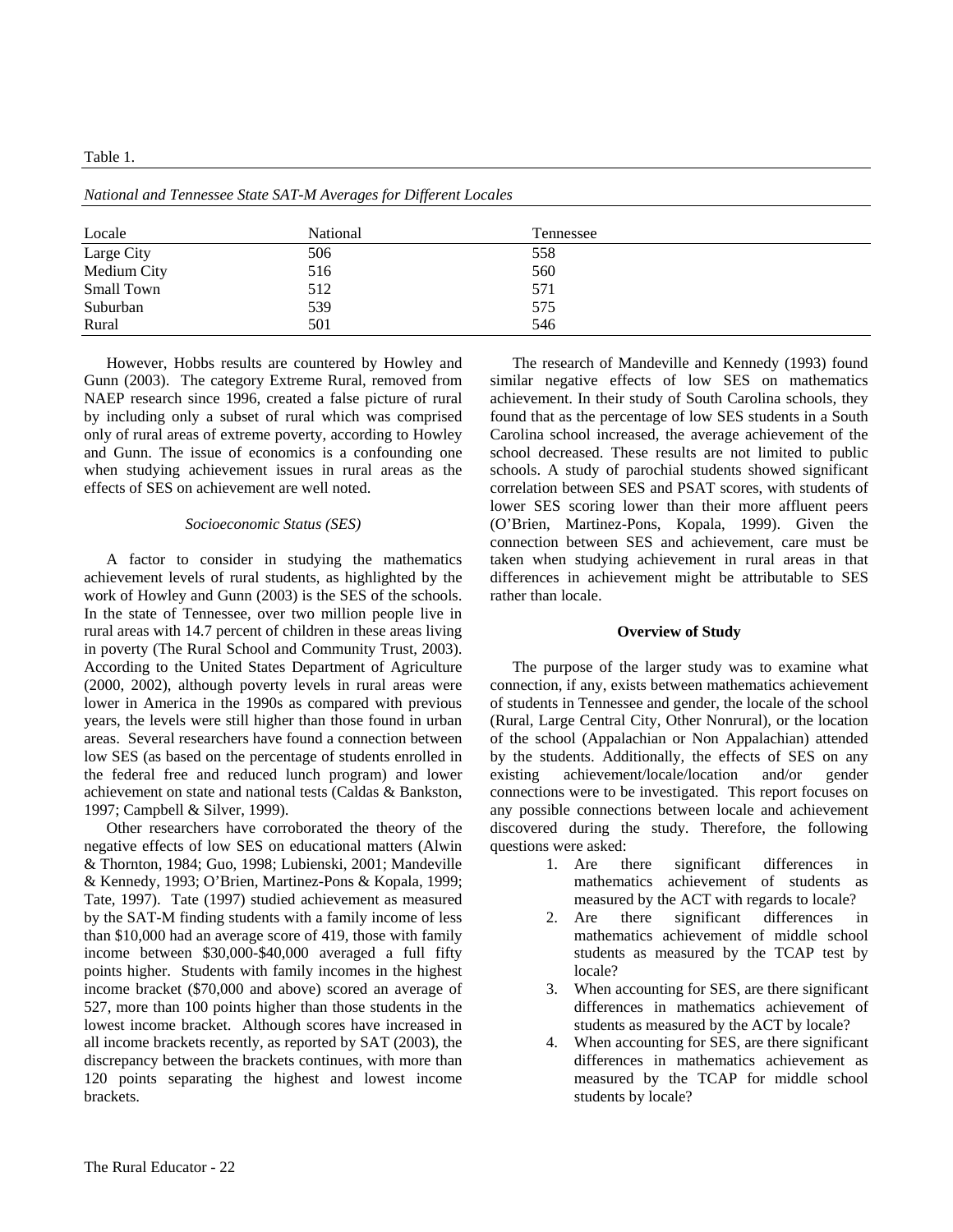#### *Data Collection*

The data collected from this study reported scores for the 2002-2003 school year. Data collected included Tennessee Comprehensive Assessment Program (TCAP) mathematics scores for each school enrolling  $6<sup>th</sup>$ ,  $7<sup>th</sup>$ , and/or  $8<sup>th</sup>$  grade students in Tennessee, ACT scores of Tennessee high school students, school locale, and the socioeconomic status of the school.

The mathematics composite score of the TCAP, which combines the computation and problem solving scores, was used to measure mathematics achievement of middle school students for the study. School TCAP results are posted on the Tennessee State Department of Education website annually and are accessible to the public.

Analysis of high school mathematics achievement was completed using the mathematics subtest score of the ACT college placement test. The test score of every high school student taking the test during the 2002-2003 school year was provided by the Tennessee State Department of Education. Data were disaggregated by school and gender. Student names were not included. These scores were then tabulated and a mean score was computed for each school.

Information concerning school locale was collected using the National Center for Educational Statistics (NCES) Public School Locator. The NCES uses 8 locale codes based on 1990 census data, which were then collapsed into three for this study. The codes used by NCES are Large Central City (Central area of a large Metropolitan Statistical Area (MSA) with a population at or exceeding 250,000); Mid-size Central City (central area of a mid-size MSA with population less than 250,000); Urban Fringe of a Large Central City (placed within a large MSA and defined as urban by the Census Bureau); Urban Fringe of a Mid-Size Central City (placed within a mid-size MSA and defined as rural by the census bureau); Large Town (town not within a MSA with a population at or exceeding 25,000); Small Town (town not within a MSA with a population between 2,500 and 25,000); Rural Outside MSA (a place with less than 2500 people, coded rural and outside an MSA by the Census Bureau) and; Rural Inside MSA (a place with less than 2500 people, coded rural and inside an MSA by the Census Bureau). For the purposes of this study, Rural schools defined as those coded Small Town, Rural Inside MSA, and Rural Outside MSA. Large Central Cities comprised the second category, Other Nonrural, grouped the remaining categories of Mid-size Central City, Urban Fringe of both Large Central and Mid-Size Cities, and Large Town. Table 2 illustrates the number of public schools in each category for the state of Tennessee.

#### Table 2.

*Summary of the Number of Schools in each Locale Defined by NCES as well as the Locales Defined by this Study*

| Locale                   | <b>High School</b> | Grades 6, 7, and/or $8$ |  |
|--------------------------|--------------------|-------------------------|--|
| Large Central City (LCC) | 45                 | 117                     |  |
| Other Nonrural           |                    |                         |  |
| (MSC)<br>Mid-Size City   | 30                 | 59                      |  |
| Urban Fringe (LCC)       | 24                 | 44                      |  |
| Urban Fringe (MSC)       | 28                 | 50                      |  |
| Large Town               | 3                  |                         |  |
| Other Nonrural Total     | 85                 | 158                     |  |
| Rural                    |                    |                         |  |
| Small Town               | 53                 | 87                      |  |
| Rural (Outside MSA)      | 61                 | 202                     |  |
| Rural (Inside MSA)       | 27                 | 83                      |  |
| <b>Rural Total</b>       | 141                | 372                     |  |

A school's Socioeconomic Status (SES) was based on the percentage of students receiving federally subsidized free or reduced lunch. This information was accessed via the Tennessee State Department of Education. Schools that failed to report this information to the state were excluded from the study, but this amounted to less than ten percent of the middle schools and less than five percent of high schools. Schools were then categorized according to the percentage of disadvantaged students (receiving subsidized free or reduced lunch) as Low to Moderate (less than 50 percent of students disadvantaged), High (50 to 74.99 percent disadvantaged), and Highest (75 percent or greater).

#### *Data Analysis*

The middle school TCAP Mathematics Composite score and the high school ACT score were used in the analysis of the data. A General Linear Model (GLM) Repeated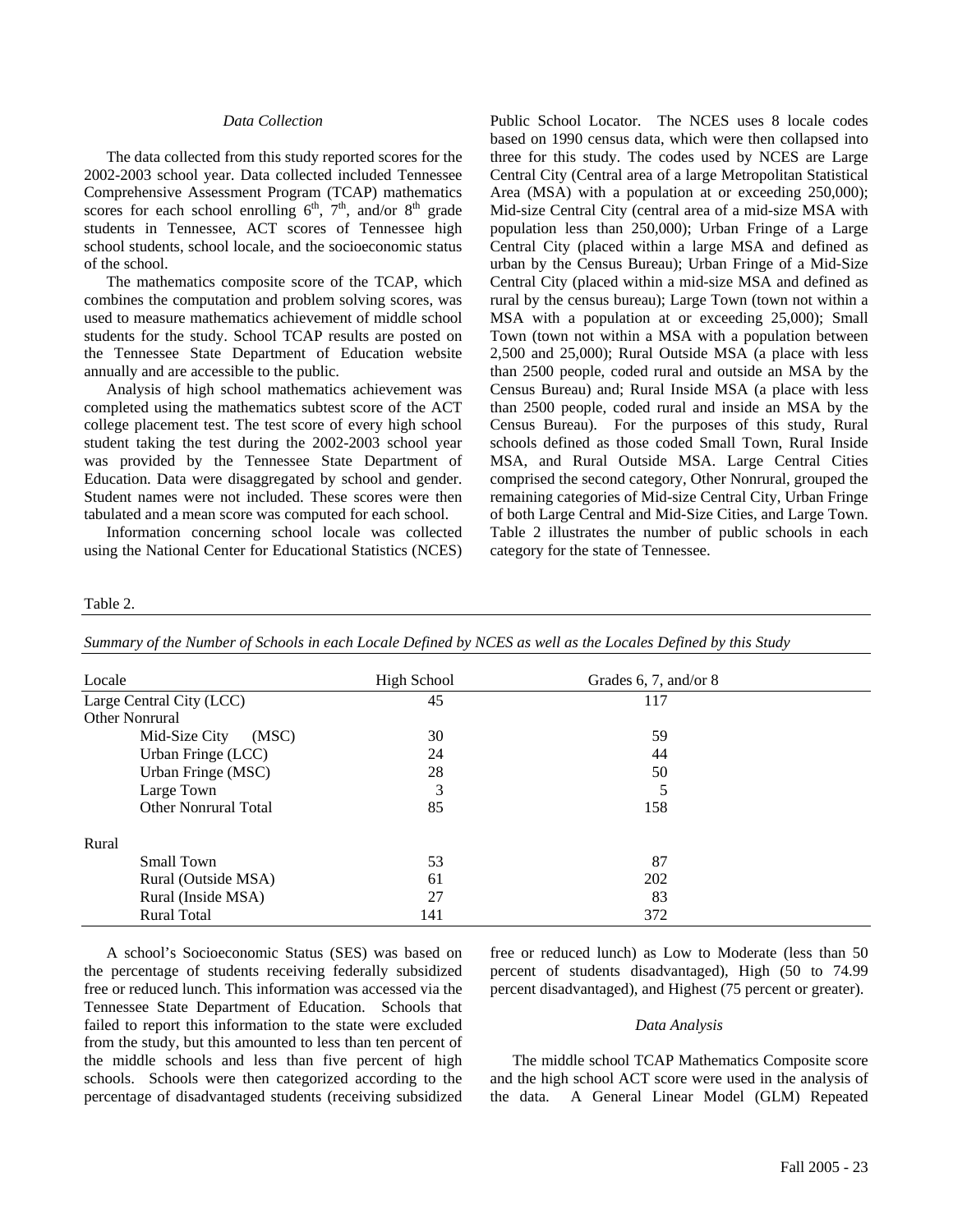Measures test was run to determine if significant differences existed. The average score of the school was selected as the within-subject factor, while locale and location (Appalachian or Non Appalachian) were between-subject factors. The tests were rerun with SES as an additional between-subject factor. When a significant interaction between locale and SES was discovered by the GLM Repeated Measures Test, a Tukey HSD post hoc test was run to investigate the difference.

#### **Results**

Analysis of the data showed both expected and unexpected results. There was consistency in the results between the analysis of middle school data and high school data, whether SES was included or removed from the analysis. The results for each research question follow.

*Are there significant differences in mathematics achievement of middle school students as measured by the TCAP test by locale?* 

The results of this study showed consistency in the mathematics achievement of students across the three

middle school grades as well as the high school ACT scores. Across the middle school grades the achievement ranking of schools by locale was consistent. Among all grades, schools categorized as Other Nonrural were the ranked highest in achievement, followed by schools categorized as Rural. Schools categorized as Large Central City scored the lowest on the mathematics composite of the TCAP. The effect of locale was significant at each grade level, with  $p < 0.001$  for each level. Further analysis was conducted using a Tukey HSD test to discover between which specific locales the differences were significant.

Again, results were consistent across the three grade levels. In all cases, Other Nonrural scored higher than Rural, but the differences were not significant at any grade level. However, there was a significant difference between the aforementioned categories and the third category, Large Central City. In all three grade levels, Large Central City schools scored significantly below Rural and Other Nonrural. A summary of the results for eighth grade students is located in Table 3.

Table 3.

*Tukey HSD Post Hoc Test of Eighth Grade Mathematics Achievement as measured by TCAP, by Locale* 

| Locale             | N   | Subset |       |  |  |
|--------------------|-----|--------|-------|--|--|
|                    |     |        |       |  |  |
| Large Central City | 70  | 39.23  |       |  |  |
| Rural              | 324 |        | 59.02 |  |  |
| Other Nonrural     | 129 |        | 61.05 |  |  |

Note. Means in different columns differ at  $p < .05$  in the Tukey honestly significant difference comparison.

*Are there significant differences in mathematics achievement of students as measured by the ACT with regards to locale?* 

Similar results were found when analyzing ACT data from Tennessee high schools, with one exception. While the pattern of Other Nonrural scoring the highest, followed by Rural and then Large Central City continued, the differences between all three were statistically significant. The average mathematics achievement score, as measured by the ACT for Other Nonrural was 19.7326, for Rural, 19.0562, and for Large Central City, 16.7079. The summary of this analysis is located in Table 4.

Table 4.

*Tukey HSD Post Hoc Test of High School Mathematics Achievement as measured by the Mathematics Subtest of the ACT, by Locale*

| Locale             | N   |         | Subset  |         |  |
|--------------------|-----|---------|---------|---------|--|
|                    |     |         |         |         |  |
| Large Central City | 42  | 16.7079 |         |         |  |
| Rural              | 137 |         | 19.0562 |         |  |
| Other Nonrural     | 84  |         |         | 19.7326 |  |

Note. Means in different columns differ at  $p < .05$  in the Tukey honestly significant difference comparison.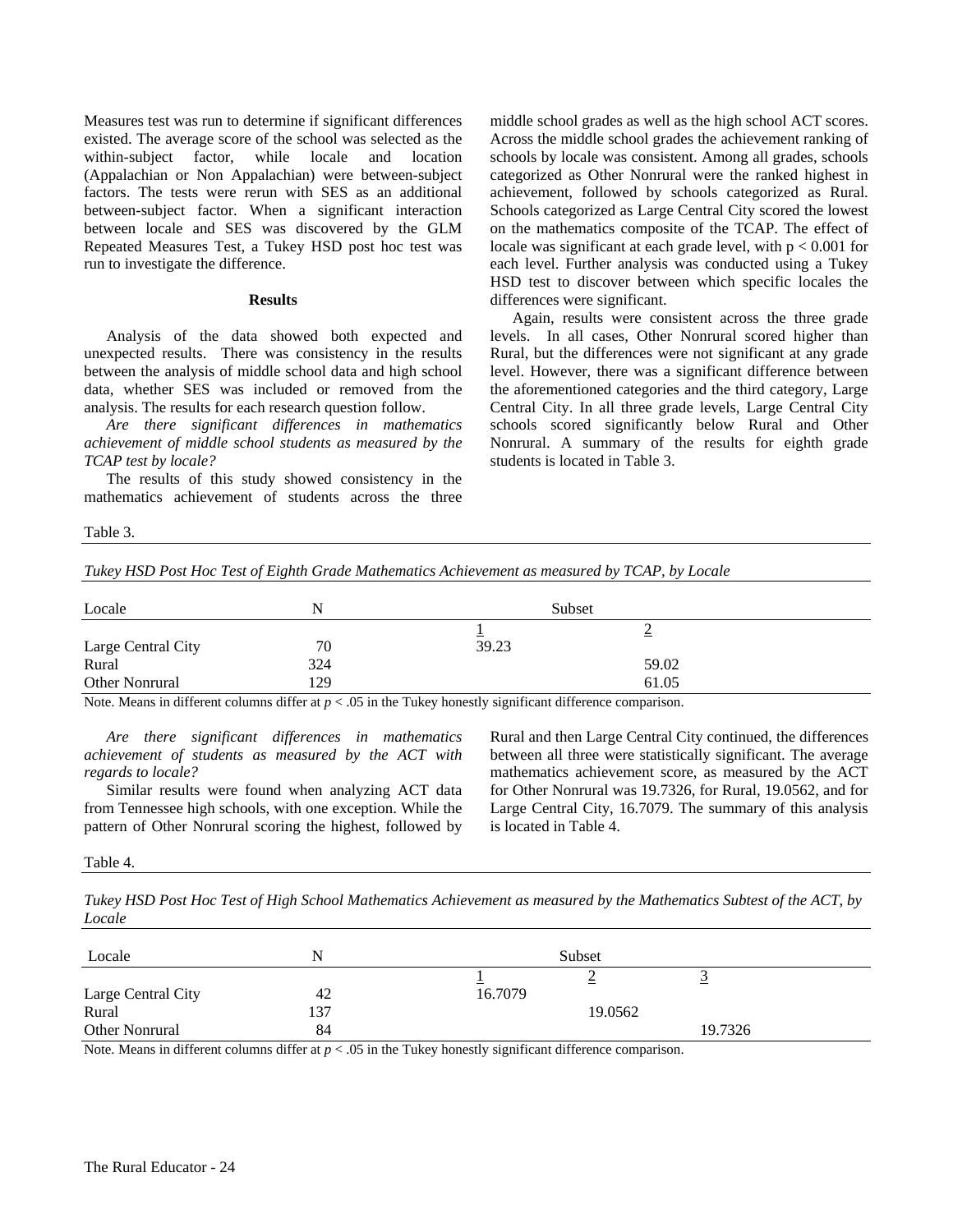*When accounting for SES, are there significant differences in mathematics achievement as measured by the TCAP for middle school students by locale?* 

This second segment of the study included the additional between-subject factor of the percentage of disadvantaged students (pdisadv). The purpose of including pdisadv in the analysis is due to the strong connection between achievement and SES. The possibility existed that the significant differences calculated by the initial analysis might, in fact, be due not to locale, but rather to SES.

The second analysis showed that for all three middle school grades, locale was still significant at  $p < 0.001$ . However, a significant interaction was found between locale (locale4) and the percentage of disadvantaged students (pdisadv). In the sixth grade locale4\*pdisadv,  $p = 0.045$ , for seventh grade,  $p < 0.001$ , and for the eighth grade, locale4\*pdisadv, p< 0.001. For all three grades, the pattern of interaction between locale and percent disadvantaged was consistent.

As shown in Figure 1, across all three locales, schools with Low to Moderate pdisadv (less than 50 percent) scored the highest, with Other Nonrural schools outscoring both Rural and Large Central City. For schools with High pdisadv (50-74.99 percent), scores were lower, but Rural schools outscored Other Nonrural and Large Central City schools. Although the data points are disjointed, connectors were included to highlight the interaction. This pattern continued for schools with Highest pdisadv (75 percent or more), with the difference between Rural and Other Nonrural even greater.

The other result of note is the greater range of scores by pdisadv in the Large Central City and Other Nonrural schools. The difference across pdisadv categories in the Rural category (at each grade level) is between 5 and 10 points, while differences in Large Central City the range is between 20 to 30 points and Other Nonrural between 20 and 35 points.

*When accounting for SES, are there significant differences in mathematics achievement of students as measured by the ACT by locale?* 

Again, the general pattern established in the mathematics achievement levels of the middle grades was repeated in the analysis of the high school data. The interaction between pdisadv and locale4 was significant at p < 0.001. As seen in Figure 2 , the range of scores by pdisadv was larger for schools in Large Central City or Other Nonrural (approximately 5.5 and 3.5, respectively) than in Rural schools (approximately 1.2). Although the general pattern remained the same, there were differences between the mathematics achievement of middle school and high school students.

At the middle school level, in the Low to Moderate pdisadv category, Other Nonrural schools scored the highest. However, at the high school level, Large Central Cities scored higher than Rural and other Nonrural. At the middle school, in the High pdisadv category, Rural schools scored the highest, narrowly outscoring Other Nonrural. At the high school level Other Nonrural schools scored the highest, narrowly outscoring Rural schools (see Figure 2).



*Figure 1.* Comparison of eighth grade mathematics achievement, as measured by the TCAP mathematics composite score (maximum score 100), by locale and the percentage of disadvantaged students.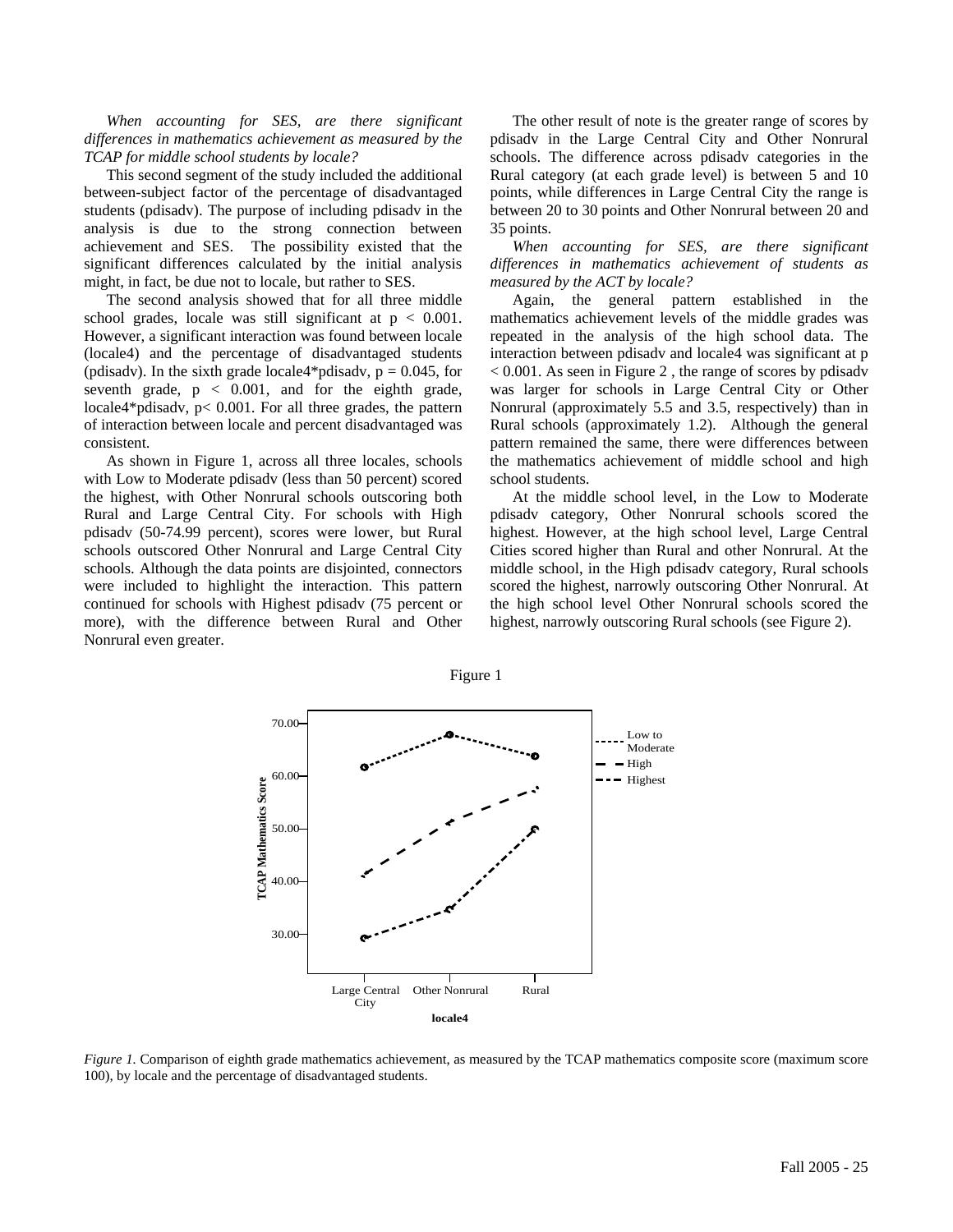



*Figure 2.* Comparison of high school mathematics achievement, as measured by the mathematics subtest of the ACT (maximum score 36), by locale and the percentage of disadvantaged students.

#### **Discussion**

The results of the analysis of middle school data contradicts Hobbs (1981), whose analysis of NAEP data found rural students scoring lower than their nonrural counterparts. Finding no significant differences in mathematics achievement between Rural and Other Nonrural is analogous to the research of Edington and Koehler (1987), Howley and Gunn (2003), and Winters (2003). However, the reverse is true of the analysis of high school ACT scores, where Other Nonrural students significantly outscored students in the Rural category.

Perhaps the most interesting information resulting from this research is the interaction between locale and the percentage of disadvantaged students. There is a much greater spread in scores among the differing economic categories in the Large Central City and Other Nonrural locales than in the Rural locale category. Additionally, in schools with the Highest percentage of disadvantaged students, Rural locales outscore both Large Central City and Other Nonrural locales, across all grade levels tested.

With this pattern prevalent over both middle and high schools, it is apparent that there are characteristics of rural schools that improve achievement among the most disadvantaged schools versus other locales. Exactly what these characteristics are as well as how they are affecting rural achievement are not clear. The most puzzling aspect of these characteristics might not be merely defining them, but rather why the characteristic allows Rural schools in the Highest category of percent of disadvantaged students to score higher than their counterparts while the same cannot be said of Rural schools with Low to Moderate percentages of disadvantaged students.

One possible reason Rural schools outscore Large Central City and Other Nonrural schools with Highest percent of disadvantaged students (pdisadv) is the social capital of smaller communities. Social capital is defined by Coleman (1987) as the social networks, the interactions between children and adults within the family and within the community. In his analysis of the differences in higher achieving religious schools (as opposed to public or nonreligious private schools), Coleman suggested that as "religious organizations are among the few remaining organizations in society, beyond the family, that cross generations…they are among the few in which the social capital of an adult community is available to children and youth" (p. 37). In rural communities, where a child is often described in terms of lineage (i.e. That is Frank and Helen Jones' son, Helen is a Smith, etc), there exists the crossgenerational community similar to that which Coleman describes in his study. While this explains the difference in scores for the Highest pdisadv, Coleman's theory does not describe why the difference is not reflected in those schools with Low to Moderate pdisadv, nor the change in the High pdisadv (where Rural middle school students have an advantage, but Rural high school students do not). To explain these discrepancies, Pierre Bourdieu's theory of cultural capital must be included

.Bourdieu (1977) stated that "academic success is directly dependent on cultural capital" (p. 504). Cultural capital in the form of regular theater, concert, or cinema attendance; reading and purchasing books; museum attendance, etc. provides an "apprenticeship" for students that allows for more success in school. This theory can explain the discrepancy of Rural schools outscoring other schools of Highest pdisadv but scoring lower if the schools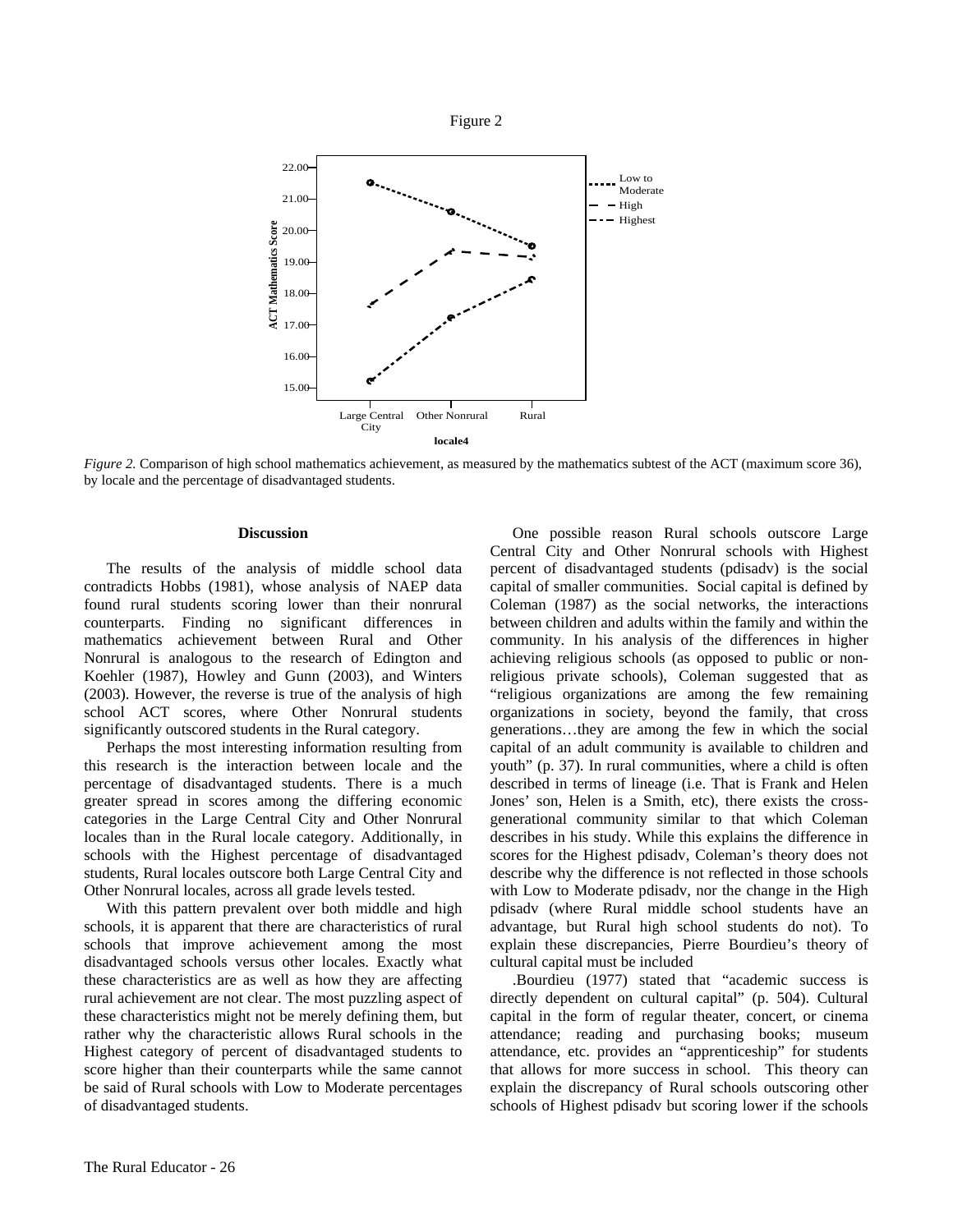have Low to Moderate pdisadv. In schools where poverty is not as great a concern, the opportunities, i.e. cultural capital, families can provide will be more easily accessible and plentiful in cities and suburbs than in more rural areas. This cultural capital gives an advantage to students living in these areas. This difference is not seen in schools with Highest pdisadv as financial constraints would limit attendance to these opportunities, no matter how numerous.

The effects of cultural capital can also explain why, in middle schools with High pdisadv, Rural schools outscore Other Nonrural schools, but in high schools the opposite occurs. The cumulative effect of the opportunities available to students in cities and suburbs enables students in high school to better access the school culture. Bourdieu (1976) proposes the level of education is nothing more than "the accumulation of the effects of training acquired within the family and the academic apprenticeships which themselves presupposed this previous training" (p. 493). That is, schools are organized to educate in a manner advantageous to those students possessing cultural capital. That the advantages of cultural capital are cumulative is not surprising.

#### **Implications for Policy and Practice**

The consistent pattern of interaction between locale and SES in regards to mathematics achievement is significant. The possibility exists that the positive effects of the social capital found in rural, communities can overcome the lack of cultural capital in areas where economic conditions are poor. The question for policy and practice then becomes, what exactly are the components of social capital in rural schools that are aiding in achievement and how can these components be integrated into economically disadvantaged schools in urban and suburban settings? Is it possible to create "mini" towns or clans in these more largely populated areas that could act similarly to the populations in small towns? Could the answer be agencies outside the school, churches, boys and girls clubs, that could create social capital that, while different from that found in rural areas, would create the same positive achievement in mathematics?

On the other hand, where the economic situation is not so dire, the positive effects of social capital seem unable to overcome the shortage of the advantages of cultural capital. The concern for policy makers in these not-as-poor rural schools with little available in the way of cultural capital, as well as poor urban and suburban schools unable to take advantage of available cultural capital, is how to bring this capital into the schools. Certainly, technology can provide a measure of cultural capital. For example, students could visit the websites of museums to see works of art and read about the artists. With software similar to those businesses use for cross-country or international meetings, students could interact with students from other areas of the country

and exchange information about how their lives compare and contrast.

 Further studies must be conducted to see if the achievement patterns found in this study hold true for content areas other than mathematics, as well as other locations. If they do, the challenge for policy makers to implement changes in their school will depend upon their locale and economic condition. Those in rural areas, with little or no access to cultural capital will need to continue to build on the strength of their social capital while searching for ways to introduce cultural capital to their community. Policy makers in poor suburban and urban schools also need ways to introduce cultural capital to their students, who, due to their economic situation, cannot access the capital on their own. In addition, these schools must look to the rural schools for ideas to create a social capital network within their setting.

#### **References**

- Alwin, D. F. & Thornton, A. (1984). Family origins and the schooling process: Early versus late influence of parental characteristics. *American Sociological Review, 49*, 784- 802.
- Barker, B. (1985). *A study reporting secondary course offerings in small and large high schools.* Paper presented at a conference at the Rhode Island Department of Education, Providence, RI. (ERIC Document Reproduction Service No. ED 256 547).
- Bourdieu, P. (1977). Social class, language and socialization. In J. Karabel & A. H. Halsey (Eds.), *Power and ideology in education* (pp. 473-486). New York: Oxford University Press.
- Caldas, S. J. & Bankston, C. (1997). Effect of school population socioeconomic status on individual academic achievement. *Journal for Educational Research, 90*, 269-277.
- Campbell, P. F. & Silver, E. A. (1999). *Teaching and learning mathematics in poor communities.* (ERIC Document Reproduction Service No. ED 452 288).
- Coleman, J. S. (1987). Families and schools. *Educational Researcher, 16*(6), 32-38.
- Edington, E. D. & Koehler, L. (1987). *Are there ruralurban differences in student achievement?* (ERIC Document Reproduction Service No. ED 289 658).
- Guo, Guang (1998). The timing of the influences of cumulative poverty on children's cognitive ability and achievement. *Social Forces, 777*, 257-288.
- Herzog, M. J. R. & Pittman, R. B. (1995). *Home, family, and community: Ingredients in the rural education equation.* (ERIC Document Reproduction Service No. ED 388 463)
- Hobbs, D. (1981). Rural education: The problems and potential of smallness. *The High School Journal, 64*(7), 292-298.